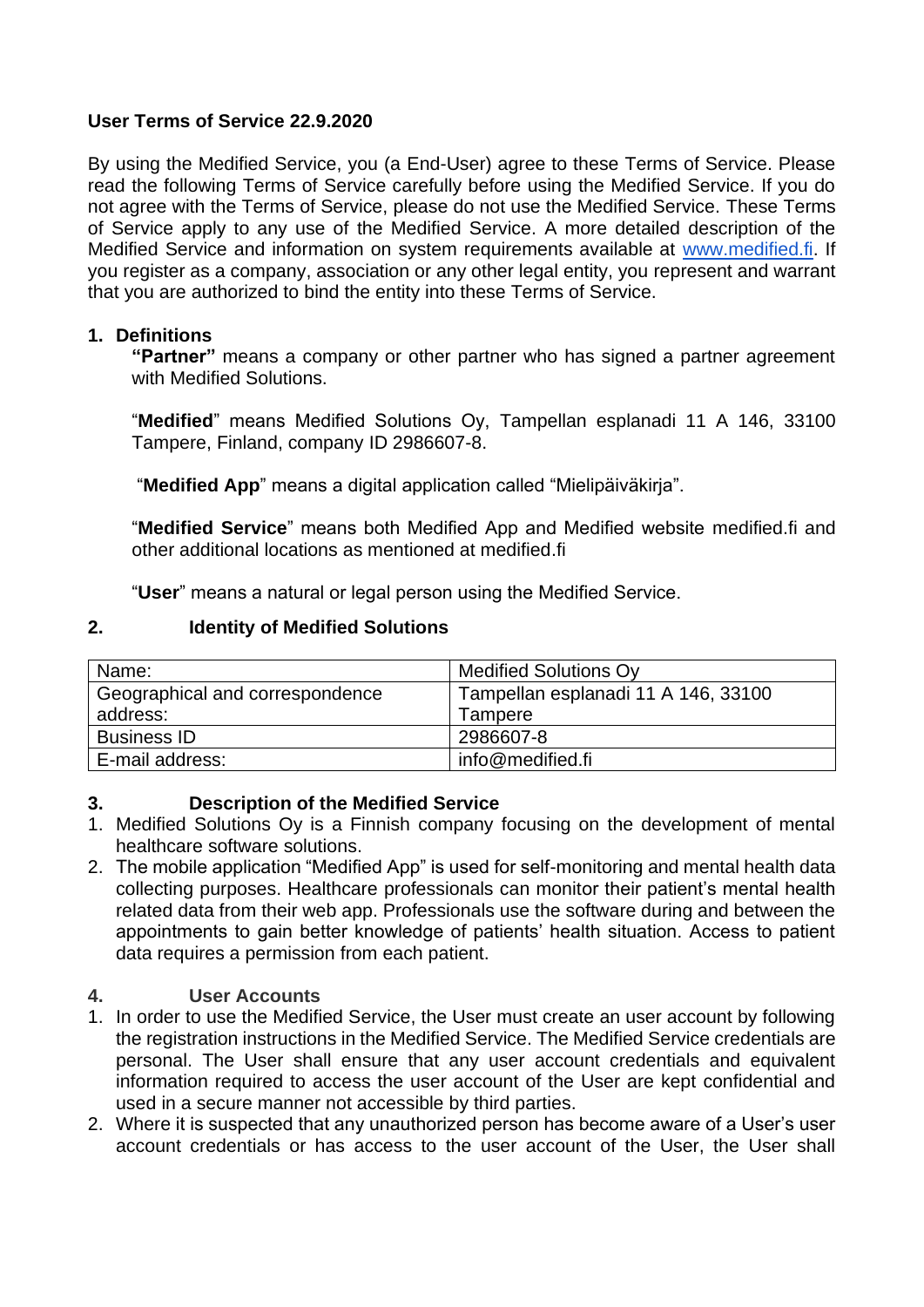immediately inform Medified Solutions thereof. The User shall be responsible for any use of the Medified Service and any activity under the user account of the User.

# **5. Intellectual Property Rights**

- 1. All Intellectual Property Rights in or related to the Medified Service and thereto related documentation and all parts and copies thereof shall remain exclusively vested with and be the sole and exclusive property of Medified Solutions and/or its subcontractors/licensors. "Intellectual Property Rights" shall mean copyrights and related rights (including database and catalogue rights and photography rights), patents, utility models, design rights, trademarks, tradenames, trade secrets, know-how and any other form of registered or unregistered intellectual property rights.
- 2. These Terms of Service do not grant you any Intellectual Property Rights in the Medified Service other than specifically needed for accessing and using the Medified Service and all rights not expressly granted hereunder are reserved by Medified Solutions and its partners

# **6. Additional Provisions for use of the Medified Service**

- 1. The User shall observe all applicable rules and regulations when using the Medified Service.
- 2. We are constantly developing the Medified Service and we may change or remove different parts of the Medified Service, including features available in the Medified Service in part or in whole.
- 3. By using the Medified Service, the User may encounter content or information that might be inaccurate, incomplete, delayed, misleading, illegal, offensive or otherwise harmful. Medified Solutions generally does not review content provided by the Partners. Medified Solutions is not responsible for third parties' (including the Partners') content or information or for any damages arising as a result of the use of or reliance on it.
- 4. You shall be responsible for obtaining and maintaining any devices or equipment (such as telephones) and connections needed for access to and use of the Medified Service and all charges related thereto.
- 5. The User will not: (i) use or attempt to use another person's Medified Solutions account without consent of that other person; (ii) copy, modify or create derivative works of the Medified Service or any related technology; (iii) reverse engineer, decompile, disassemble, decipher or otherwise attempt to derive the source code for the Medified Services or any related technology, or any part thereof; (iv) remove any copyright, trademark or other proprietary rights notices contained in or on the Medified Service; (v) remove, cover or obscure any advertisement included on the Medified Service; (vi) collect, use, copy, or transfer any information obtained from the Medified Service without the consent of Medified Solutions; (vii) use bots or other automated methods to use the Medified Service; (viii) create a Medified Solutions account using a fake identity or an identity of another person; and (ix) access the Medified Service except through the interfaces expressly provided by Medified Solutions, such as the Medified Solutions App and Medified Solutions Website.
- 6. Medified Solutions is entitled to remove a User from the Medified Service with immediate effect and/or refuse if the User abuses the Medified Service or causes any harm or detriment to the use of the Medified Service or Medified Solutions.
- 7. Medified Solutions shall process any personal data collected from the User in accordance with the [Medified Solutions Privacy Statement.](http://www.mefidied.fi/privacypolicy)

## **7. Term and termination**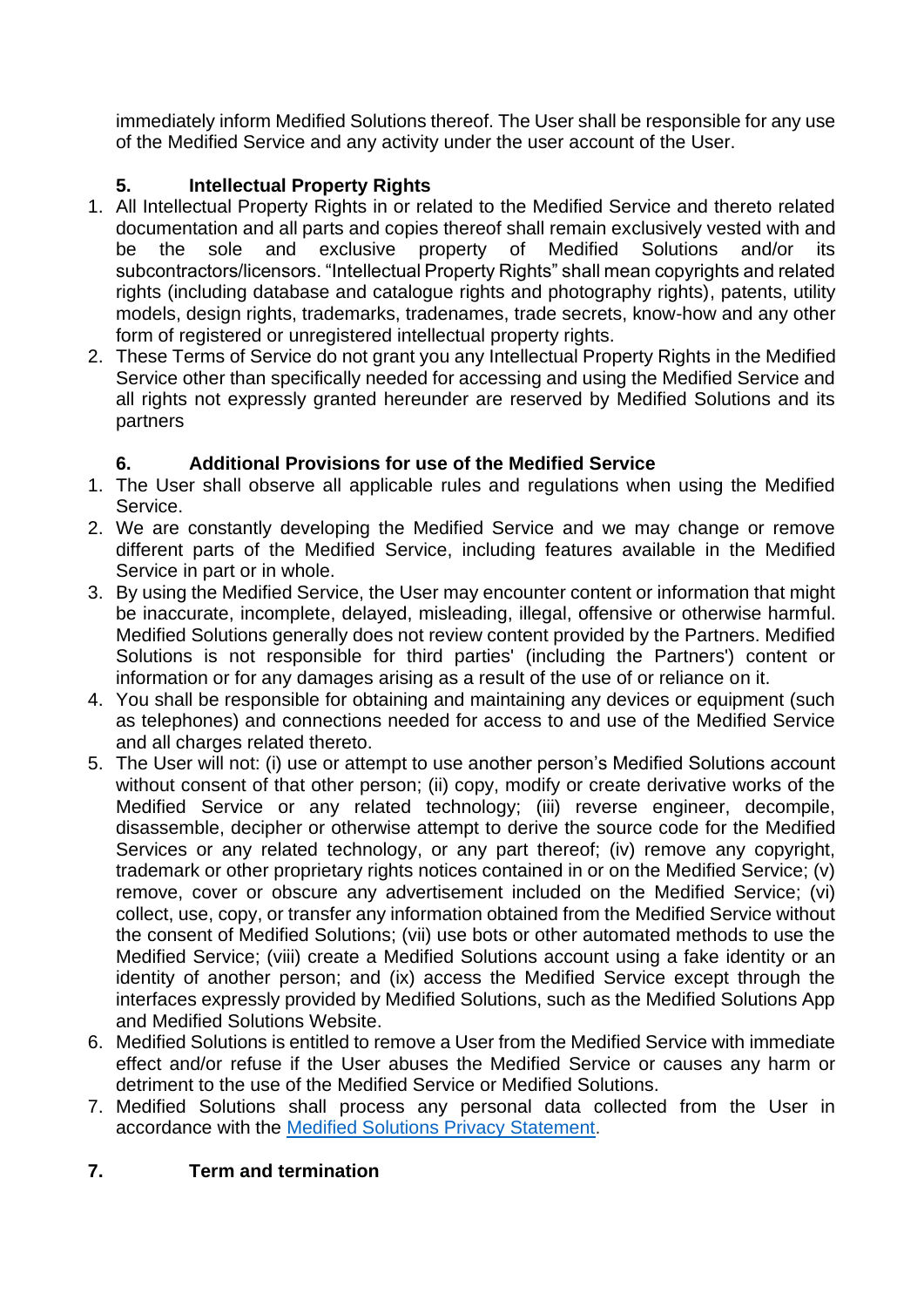- 1. These Terms of Service are in force as a binding agreement until further notice as long as the User is using the Medified Service.
- 2. The user can discontinue the use of the Medified Service at any time. Medified Solutions can discontinue providing the Medified Service permanently or temporarily at any time.

## **8. LICENSE**

1. By agreeing to the Terms, we grant you a non-exclusive right to use the platform and the software service provided therein in accordance with the terms of the package you select during the term of the Agreement (the " License "). The License granted to you under the Agreement is valid for the version of the software distributed at the time of entering into the Agreement. We still reserve the right to change or supplement the software licensed under the Agreement at any time.

2. The software is used via a network connection. We provide you with access to the software so that you can use the features of the software service and its functionalities in accordance with the Agreement (including usernames and passwords). Note: Network Connection is not provided by Medified.

3. You understand that you will only be granted access to the Software under the Agreement to the extent agreed in the Agreement. The copyright, title and all other intellectual property rights in and to the Software belong and will belong to Us or Our Partners. Therefore, you understand that by licensing, We reserve the right to use the Software without restriction, to grant access to the Software to an unlimited number of third parties. In addition, We reserve the right to assign the rights to the Software to a third party.

4. You are required to notify Us immediately of any unauthorized use of the Software or any portion thereof or any other intellectual property infringement. Use of the license is permitted worldwide.

## **9. Limitation of Liability**

1. The following section is only applicable to non-consumer Users of the Medified Service: Under no circumstances shall Medified Solutions be liable to the User for any indirect damages, including lost profits, lost sales or business, lost data or business interruption, or for any direct damages in excess of the amounts actually retained by Medified Solutions from the User in the three (3) months preceding the event giving rise to the claim.

### **10. Applicable Law and Dispute Resolution**

- 1. These Terms of Service shall be governed by and shall be construed in accordance with the laws of Finland.
- 2. Any dispute, controversy or claim arising out of or relating to these Terms of Service, or the breach, termination or validity thereof that cannot be agreed upon by means of negotiation between the parties, where the parties are legal entities, shall be finally settled by arbitration in accordance with the Arbitration Rules of the Finnish Chamber of Commerce. The place of arbitration shall be Helsinki, Finland.